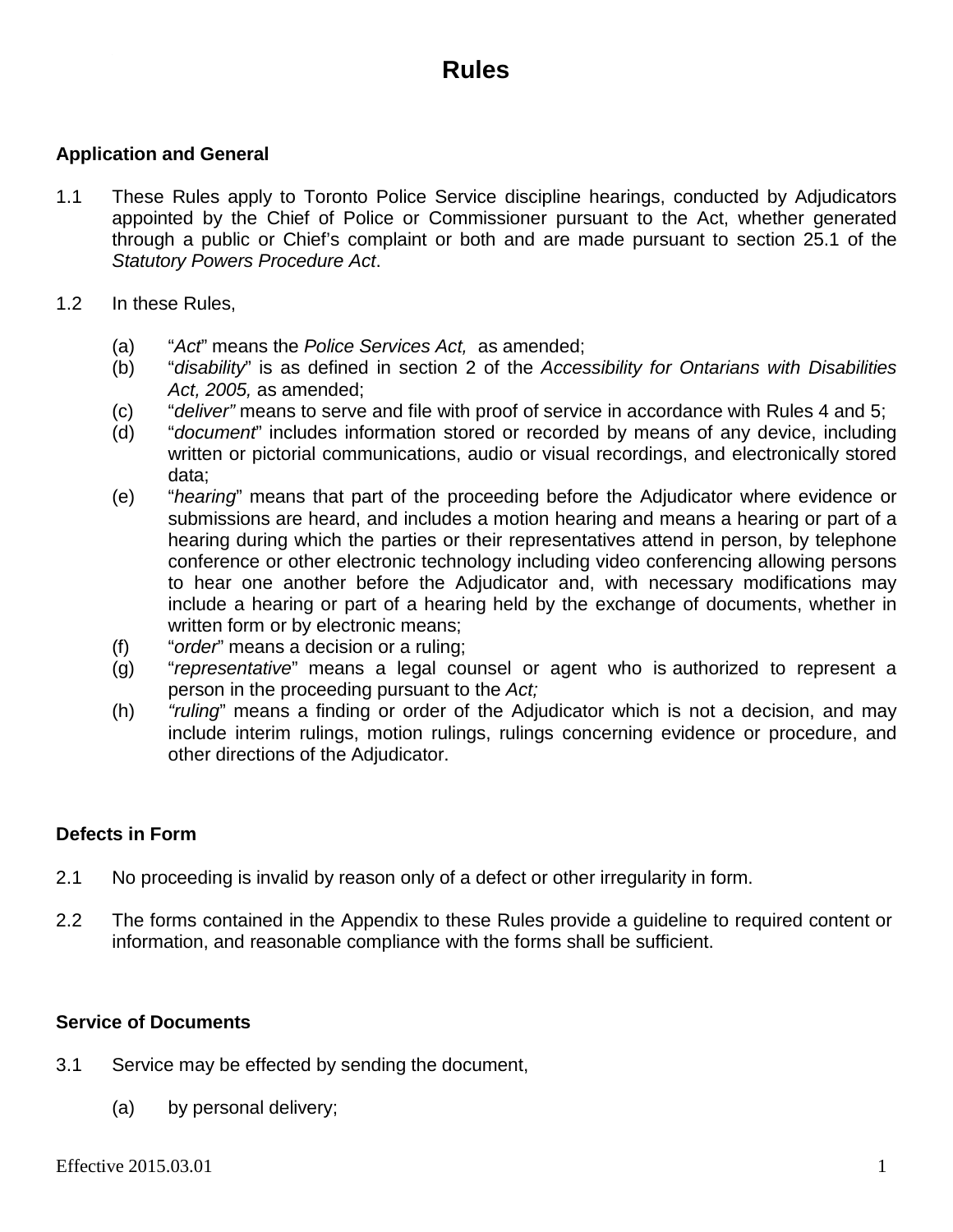- (b) by regular, registered or certified mail to the last known address of the person or their representative;
- (c) by fax to the last known fax number of the person (or representative), but only if the document, inclusive of the cover sheet, does not exceed twenty pages, or where longer, if the receiving party consents;
- (d) by courier, including Priority Post, to the last known address of the person or their representative;
- (e) by email where the person or party receiving the document consents to email delivery; or
- (f) by any other means authorized or directed by the Adjudicator.
- 3.2 If it is impractical to effect service in accordance with Rule 3.1, the Adjudicator may give such directions for substituted service as it considers appropriate or, where necessary, may dispense with service.
- 3.3 Service is deemed to be effective,
	- (a) by personal delivery, before 4:00 p.m., on the day of delivery, and after that time, on the next day;
	- (b) by mail, on the fifth day after the day of mailing;
	- (c) by fax, on the day after it was sent;
	- (d) by courier, on the second day after the document was given to the courier;
	- (e) by email, on the day after it was sent; or
	- (f) by any means authorized or directed by the Adjudicator, on the date specified by the Adjudicator in its direction.
- 3.4 Rule 3.3 does not apply where a person who acts in good faith does not receive the notice until later or at all.
- 3.5 Where there is a requirement to serve other parties, the serving party must file an affidavit of service with the Adjudicator, or provide a supporting letter indicating who has been served, what documents have been served, when they were served and by what method, or provide such other proof as the Adjudicator may require.

## **Motions**

- 4.1 A party may bring a motion before the hearing at a date, time and place set by the Adjudicator. A motion may also be brought at the commencement of the hearing or during the hearing if leave is sought and obtained from the Adjudicator and where it has been established that the facts or issues upon which the motion is based were not, actually or through the exercise of reasonable due diligence, previously known or available to the moving party.
- 4.2 The Adjudicator may direct that the motion be dealt with in writing or by any other means, and may direct the procedure to be followed.
- 4.3 Unless the Adjudicator otherwise permits, a party bringing a motion shall serve the other party/parties and any third party that would be affected by the order and file with the Adjudicator a notice of motion (Form 2), a factum and a brief of authorities at least thirty days before the Adjudicator deals with any motion regarding,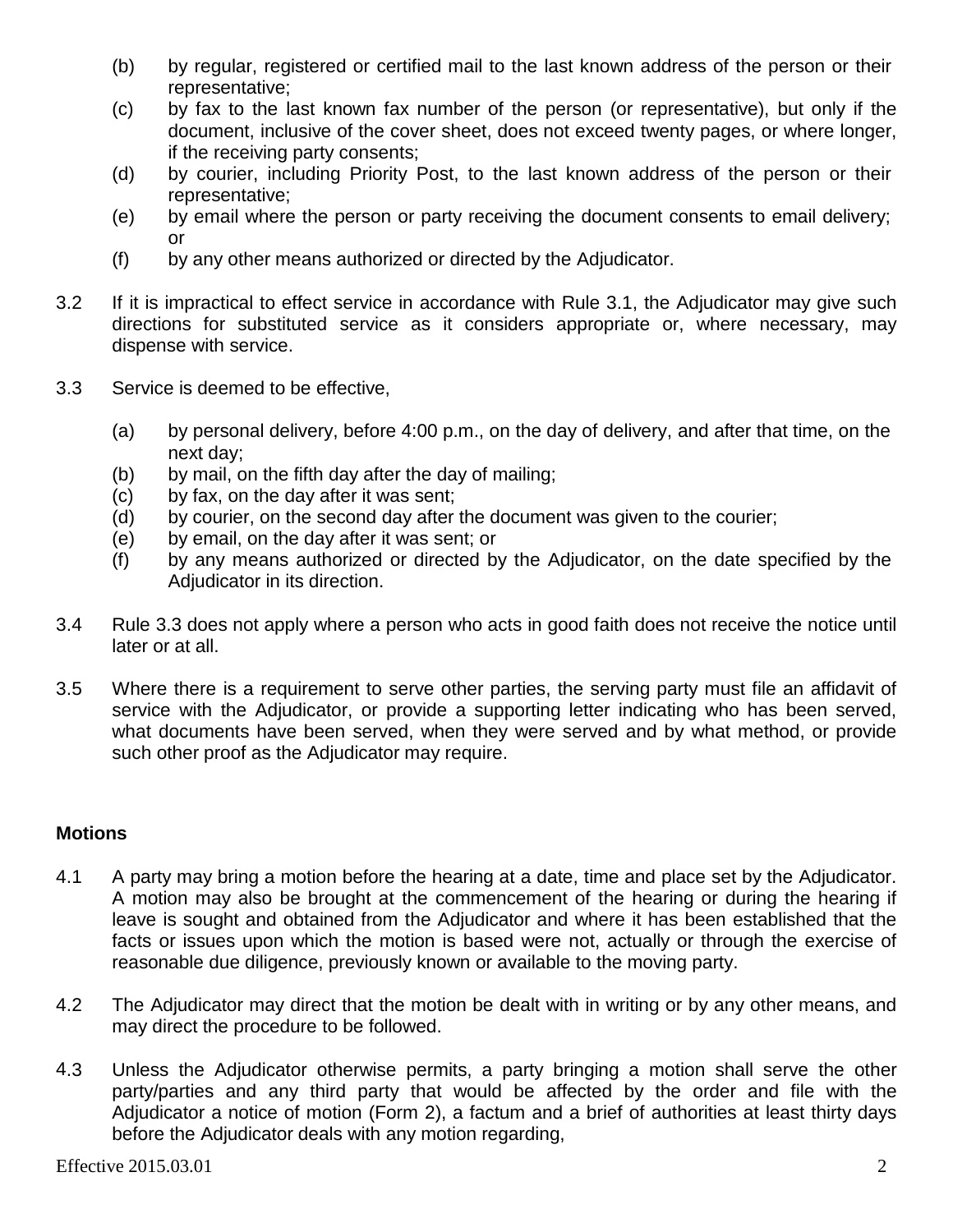- (a) the jurisdiction of the Adjudicator;
- (b) a stay of proceeding;
- (c) constitutional issues, including the Charter of Rights and Freedoms (which shall also be brought on notice to the Attorney General regarding the challenge of all or part of an act or regulation and, if potentially affecting the powers or authority of the Independent Police Review Director, the Director);
- (d) production of particulars, documents or things;
- (e) standing or party status;
- (f) the extension or abridgement of the time provided for service of an expert report or supplementary report under Rule 13; or,
- (g) any matter with significant legal issues or significant disputes in fact.

Any other motions shall be served and filed within the timelines set by and pursuant to the direction of the Adjudicator.

- 4.4 A notice of motion shall set out the grounds for the motion and the relief requested, and shall be accompanied by any evidence to be relied upon, which may include an affidavit setting out the facts.
- 4.5 A party who wishes to respond to the motion shall deliver any evidence to be relied upon, which may include an affidavit setting out the facts, together with a factum and a brief of authorities at least fourteen days before the Adjudicator deals with the motion.
- 4.6 Where a motion is made on notice, proof of service in accordance with Rule 3 of the required motion materials shall be filed with the Adjudicator.
- 4.7 Where the motion is brought at or during a hearing and it is impractical to deliver evidence relied upon, either party may call viva voce evidence, subject to leave and direction of the Adjudicator*.*
- 4.8 A party may cross-examine another party's affiant (or where the evidence filed is based on information and belief from another person, that person) on matters contained in or arising out of the other party's filed affidavit, with the party filing the evidence responsible for assisting and/or arranging attendance of the person to be cross-examined. Such cross-examination shall take place before the Adjudicator, subject to any direction provided.

## **Production and Witnesses**

- 5.1 At least fourteen days before the hearing, all parties shall provide the other parties with a list of their potential witnesses, along with a brief summary of their anticipated evidence, a will state and/or their notes or interviews related to or arising out of the issues in the proceeding. The prosecution may rely upon productions provided to comply with this requirement and the subject officer need not supply a summary, will state, etc. for his or her anticipated evidence.
- 5.2 The Adjudicator may upon a motion, at any time or at any stage in the proceeding before all hearings are complete and pursuant to section to s. 5.4 of the *Statutory Powers Procedure Act*, order any party to provide to the other party/parties such further information or documents as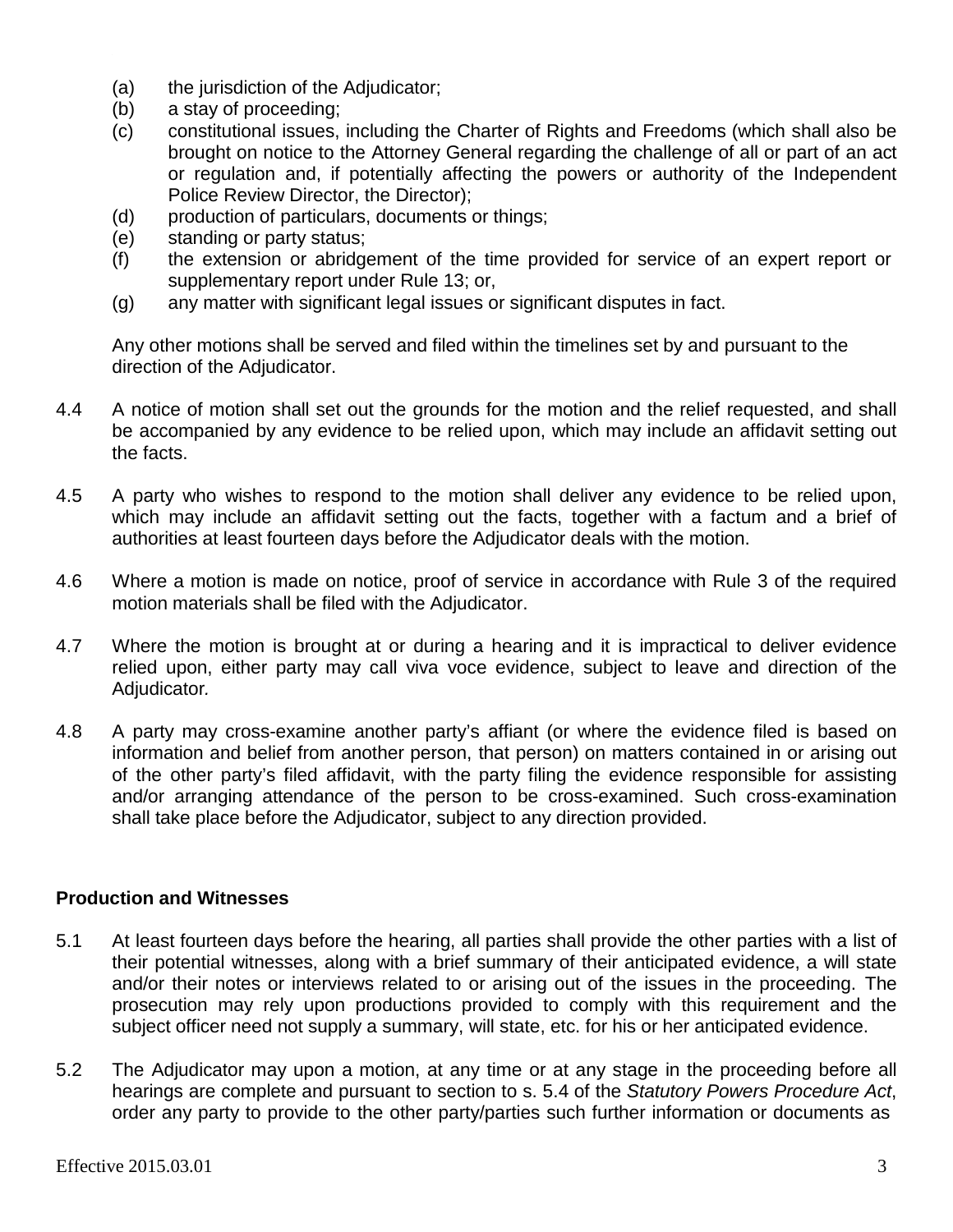the Adjudicator considers necessary for and relevant to a full and satisfactory understanding of the issues in the proceeding.

## **Summons To Witness**

- 6.1 The Adjudicator, at the request of a party or on its own motion, may issue a summons to require a person to attend at a hearing to give evidence and to produce documents or things, relevant to the subject-matter of the proceeding and admissible at a hearing.
- 6.2 The Adjudicator may question whether the person summoned is the appropriate person to provide evidence, documents or things to the hearing and/or whether such evidence, documents or things are relevant to the subject matter of the proceeding or admissible at the hearing. In such cases, the Adjudicator may, on notice to the other parties, request submissions from the requesting party and make a determination on whether a summons will be issued.
- 6.3 A summons to a witness (Form 1) shall be signed by the Adjudicator.
- 6.4 The issuance of a summons may be reviewed by the Adjudicator (in writing unless otherwise directed by the Adjudicator), if requested, on notice to all parties, by the summonsed party or another party.
- 6.5 A party requesting a summons shall,
	- (a) write to the Adjudicator with the name and address of the witness, along with a draft proposed summons including all the required particulars (Form 1);
	- (b) ensure that the summons is personally served on the witness, with reasonable notice prior to the hearing;
	- (c) pay the witness the same fees or allowances, for attending or otherwise participating in the hearing, as are paid to a person summoned to attend before the Ontario Superior Court of Justice [see Tariff A in the Rules of Civil Procedure]; and,
	- (d) where directed by the Adjudicator, file an affidavit or other satisfactory proof of service.
- 6.6 When the Adjudicator issues a summons on his/her own motion, the costs of serving the summons and witness fees will be borne by the Service.

## **Pre-Hearing Conference**

- 7.1 The hearing Adjudicator may direct parties or their representatives to attend one or more prehearing conferences, which may be held by conference telephone call or any other manner directed by the Adjudicator for the purpose of simplifying issues, the possibility of obtaining admissions that may facilitate the hearing, the estimated duration of the hearing and any other procedural or evidentiary matter that may assist in the just and expeditious disposition of the proceedings.
- 7.2 The Adjudicator may designate another qualified Adjudicator ("Pre-Hearing Adjudicator") to preside at a pre-hearing conference for the purpose of settling any or all of the issues, simplifying issues or the possibility of obtaining admissions that may facilitate the hearing.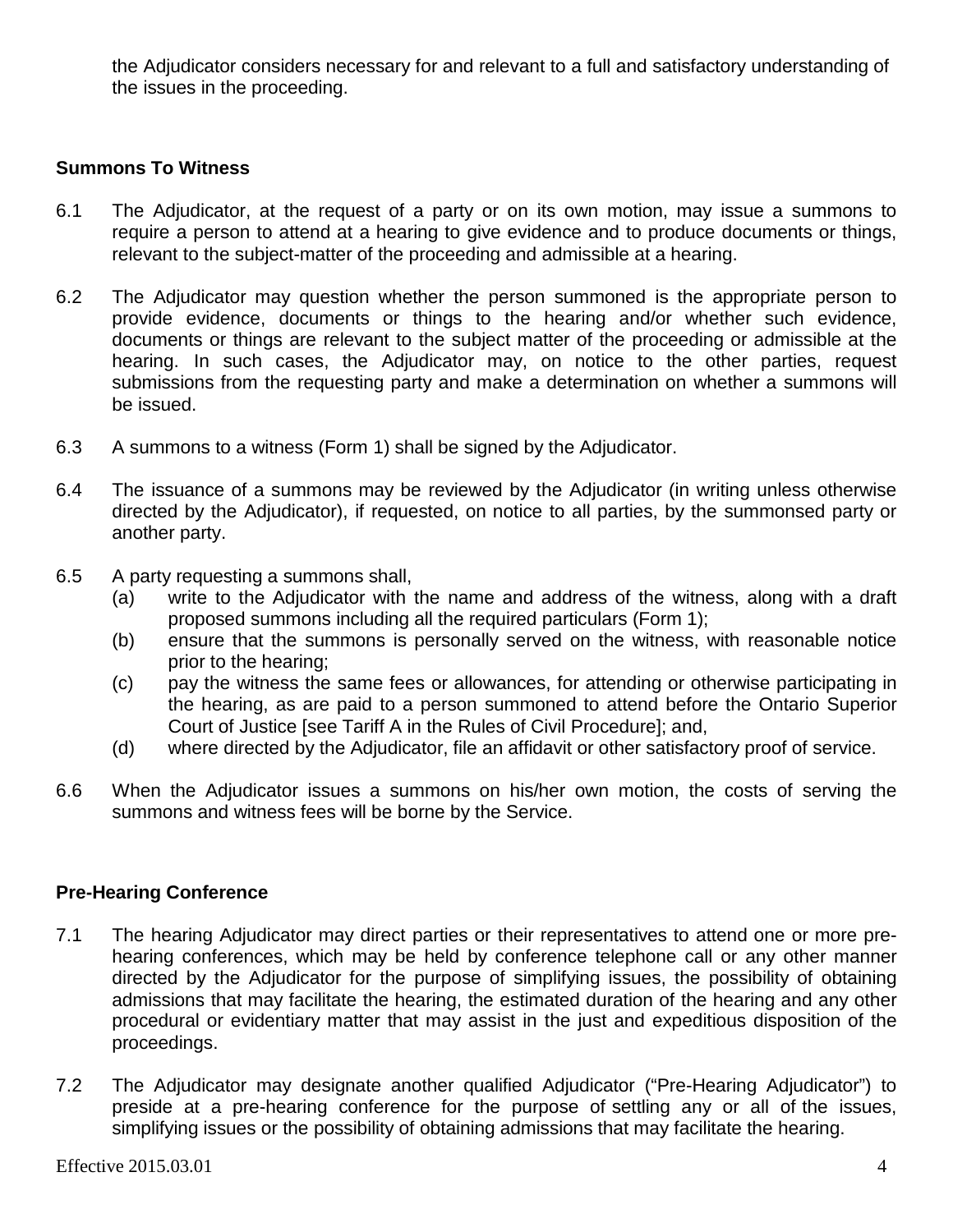- 7.3 An Pre-Hearing Adjudicator who presides at a pre-hearing conference at which the parties attempt to settle the issues pursuant to 7.2 shall not be the Adjudicator at the hearing of the proceeding unless all parties consent.
- 7.4 A pre-hearing conference (including settlement discussions) shall be held in the absence of the public.
- 7.5 Evidence filed or statements made for the purpose of settlement or otherwise filed or made "without prejudice", shall not be revealed or communicated to the Adjudicator who is conducting the hearing, except with the consent of the parties.
- 7.6 The Adjudicator who presides at a pre-hearing conference pursuant to 7.2 shall cause to be recorded and provided to all parties and the hearing Adjudicator, in writing, any binding orders agreements or undertakings which are made at the pre-hearing conference. The Pre-Hearing Adjudicator shall not make binding orders regarding the substantive issues(as opposed to procedural) without the consent of the parties.

## **Joint Hearings**

- 8.1 If two or more proceedings involve the same or similar questions of fact or law, the parties may consent to an order, made by the Adjudicator, to combine the proceedings or any part of them or to hear them at the same time.
- 8.2 Where two or more proceedings are heard together in a joint hearing,
	- (a) the individual proceedings remain separate, each with their own set of parties; and
	- (b) the evidence at a joint hearing shall be considered as the evidence of each of the individual proceedings, unless otherwise ordered by the Adjudicator with respect to that Adjudicator's proceeding.
- 8.3 Where the combining of proceedings or the hearing of proceedings together unduly complicates or delays the proceedings or causes prejudice to a party, the Adjudicator may order that the proceedings or the hearing be continued separately.

#### **Special Needs**

9.1 The Adjudicator will make every reasonable effort to meet the needs of individuals with disabilities who are participating in or attending the hearing and the parties shall notify the Adjudicator as early as possible of any special needs.

#### **Electronic Hearings**

10.1 The Adjudicator may, on his/her own motion or on the motion of a party or on consent of the parties, order that any part or all of the proceeding be heard as an electronic hearing.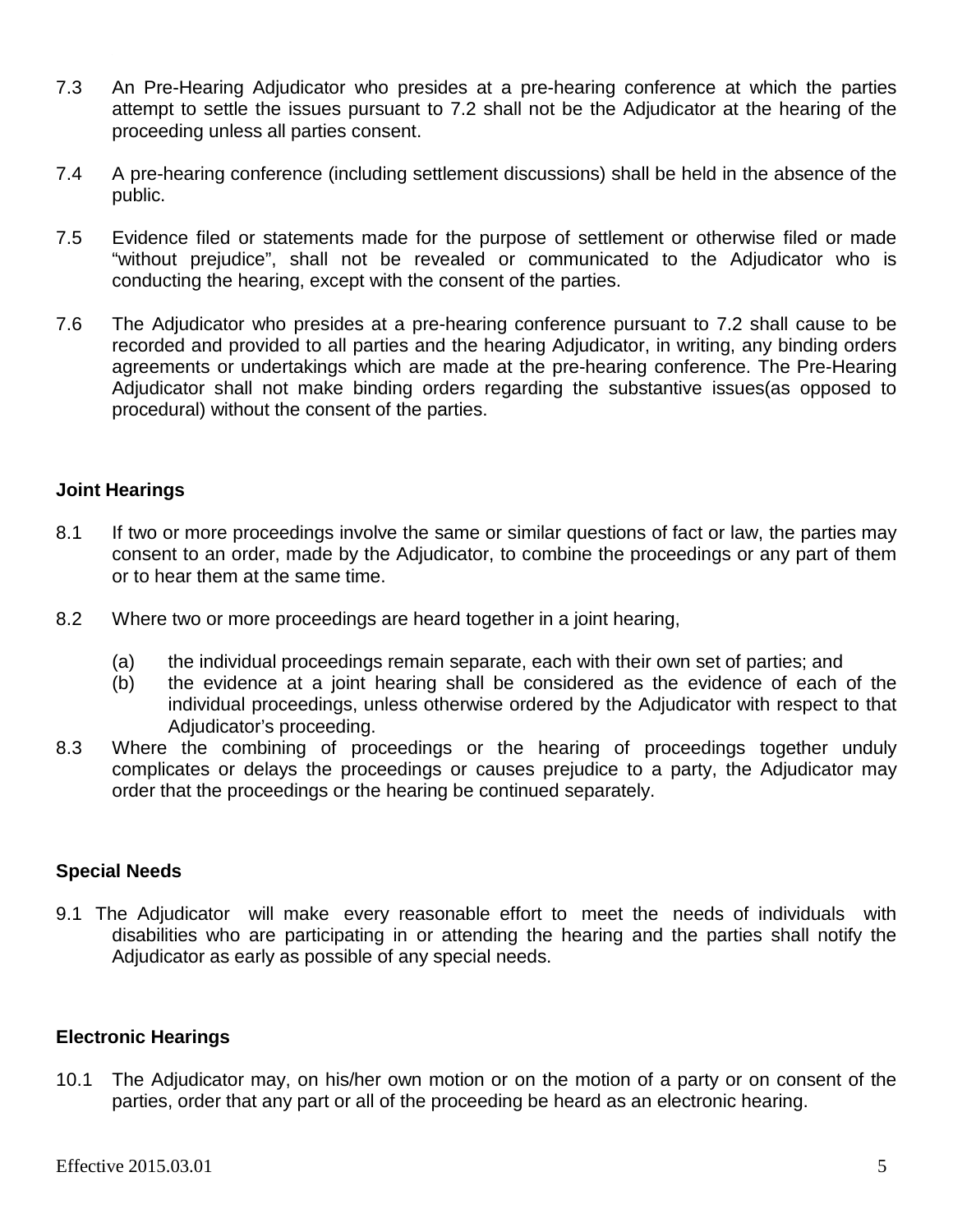- 10.2 In accordance with section 5.2 of the *Statutory Powers Procedure Act*, the Adjudicator shall not hold an electronic hearing if a party satisfies the tribunal that holding an electronic rather than an oral hearing is likely to cause the party significant prejudice.
- 10.3 In an electronic hearing, all the parties and the members of the tribunal participating in the hearing must be able to hear one another and any witnesses throughout the hearing.

#### **Written Hearings**

- 11.1 The Adjudicator may, on his/her own motion or on the motion of a party or on consent of the parties, order that any part or all of the proceeding be heard as a written hearing.
- 11.2 In accordance with section 5.1 of the *Statutory Powers Procedure Act*, the Adjudicator shall not hold a written hearing if a party satisfies the tribunal that there is good reason for not doing so.
- 11.3 The parties are entitled to receive every document that the Adjudicator receives in the proceeding.
- 11.4 An Adjudicator may, in a proceeding, hold any combination of written, electronic and oral hearings.

#### **Rules of Examination**

12.1 Parties will have an opportunity to cross-examine witnesses. Subject to the discretion of the Adjudicator, the order will be as follows:

In the case of witnesses called by the Prosecution:

- 1. Prosecution examination-in-chief
- 2. Complainant cross examination
- 3. Defence cross-examination
- 4. Prosecution redirect

In the case of witnesses called by a Complainant:

- 1. Complainant examination-in-chief
- 2. Prosecution cross-examination
- 3. Defence cross-examination
- 4. Complainant redirect

In the case of witnesses called by the Defence:

- 1. Defence examination-in-chief
- 2. Prosecution cross-examination
- 3. Complainant cross-examination
- 4. Defence redirect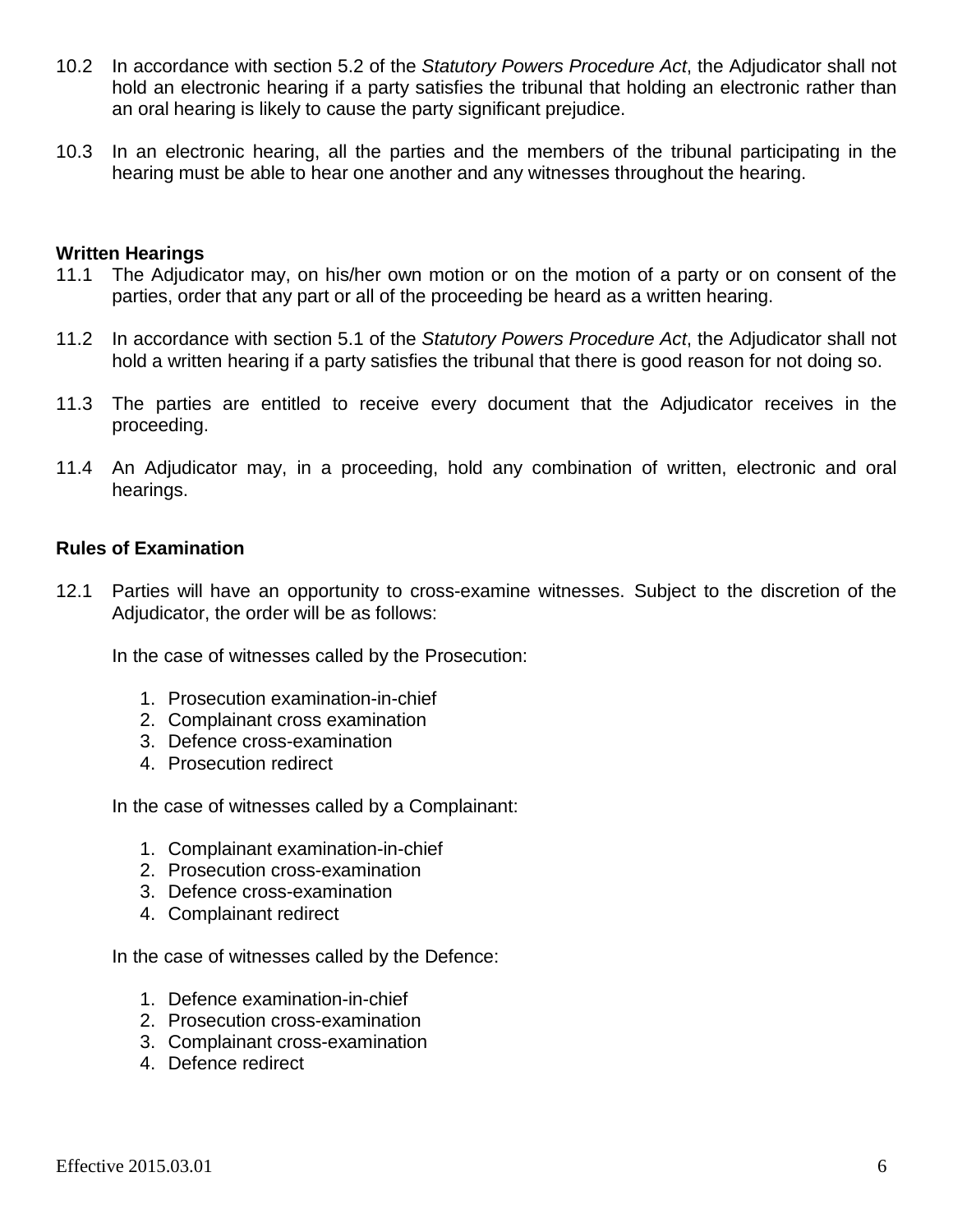## **Expert Evidence**

- 13.1 For the purpose of this section, "expert evidence" includes but is not limited to:
	- (a) medical reports, letters and notes (including those expressing diagnosis or medical opinion on issues arising in the hearing);
	- (b) the necessary technical or scientific basis upon which to properly assess the evidence presented; and
	- (c) inferences and opinions made by an expert in a special field or with special or peculiar knowledge.
- 13.2 A party who intends to call an expert witness at the hearing shall, not less than 90 days before the hearing, serve on every other party a report, signed by the expert, containing the information listed in Rule 13.4.
- 13.3 A party who intends to call an expert witness at the hearing to respond to the expert witness of another party shall, not less than 60 days before the hearing, serve on every other party a report, signed by the expert, containing the information listed in Rule 13.4.
- 13.4 A report provided for the purposes of Rules 13.2 and 13.3 shall contain:
	- (a) The expert's name, address and area of expertise.
	- (b) The expert's qualifications, employment and educational experiences in his/her area of expertise.
	- (c) The instructions provided to the expert in relation to the proceeding.
	- (d) The nature of the opinion being sought and each issue in the proceeding to which the opinion relates.
	- (e) The expert's opinion respecting each issue and, where there is a range of opinions given, a summary of the range and the reasons for the expert's own opinion within that range.
	- (f) The expert's reasons for his/her opinion, including,
		- a. a description of the factual assumptions on which the opinion is based,
		- b. a description of any research conducted by the expert that led him or her to form the opinion, and
		- c. a list of every document, if any, relied on by the expert in forming the opinion.
	- (g) An acknowledgement of expert's duty (Form 3) signed by the expert.
- 13.5 An expert witness may not testify with respect to an issue, except with leave of the Adjudicator, unless the substance of his/her testimony with respect to that issue is set out in,
	- (a) a report served under this rule; or
	- (b) a supplementary report served on every other party not less than 30 days before the commencement of the hearing.
- 13.6 The Adjudicator may, on motion, extend or abridge the time provided for service of a report or supplementary report under this rule.
- 13.7 Where a party intends to submit and rely upon the expert evidence, the onus is on that party to establish the relevancy and necessity for such and to properly qualify the expert witness.

## **Adjudicator Powers**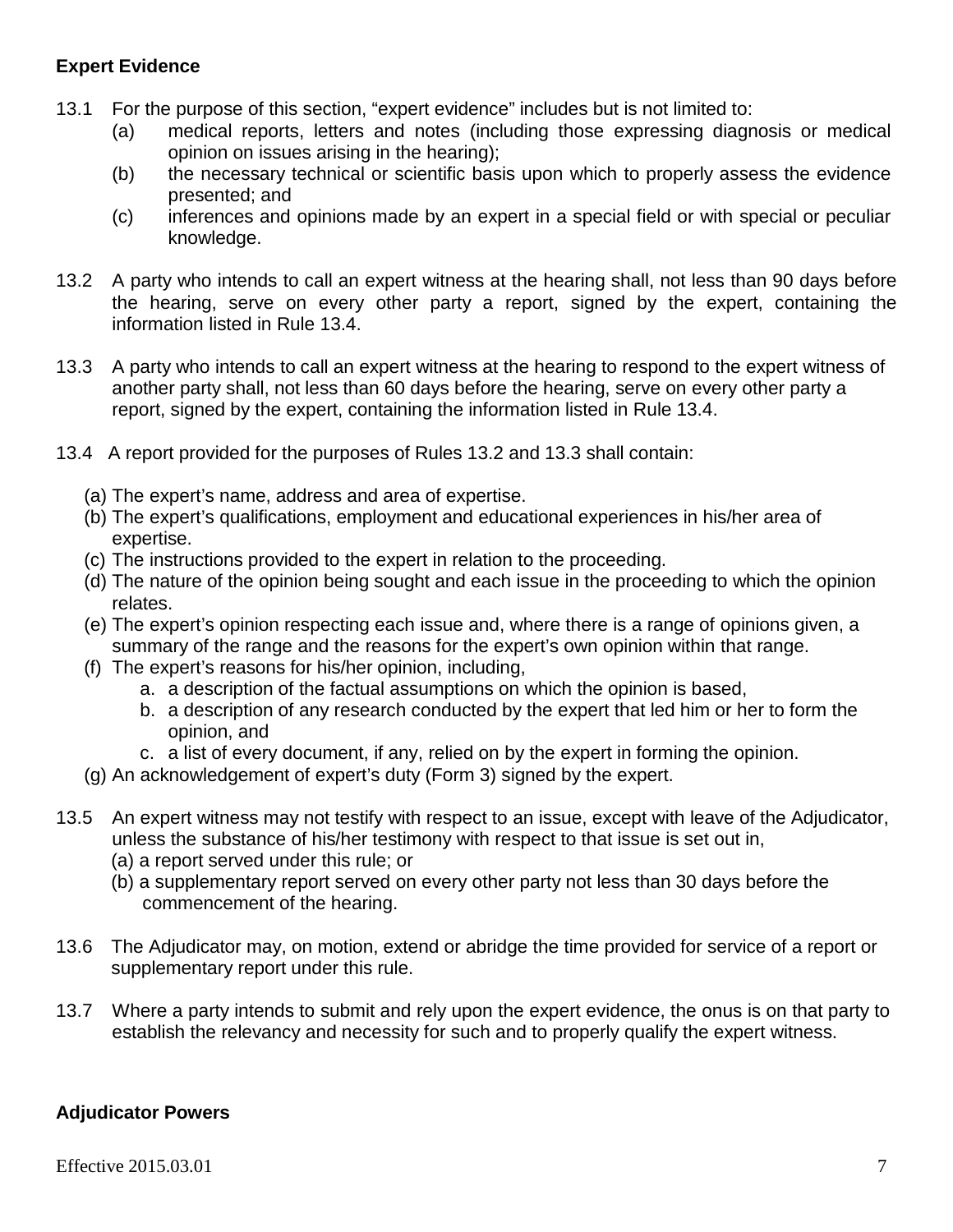- 14.1 The Adjudicator may exercise any of his/her powers on his/her own initiative or at the request of a party.
- 14.2 The Adjudicator may issue general or specific procedural or practice directions at any time.
- 14.3 The Adjudicator may make such rulings and orders as he/she deems necessary for the proper functioning of proceedings and processes, including interim rulings and orders. Such interim rulings or orders may contain conditions that the Adjudicator considers appropriate.
- 14.4 The Adjudicator at any time may waive or vary any of these Rules, including time limits set out in these Rules, on such conditions as the Adjudicator considers appropriate.
- 14.5 Where matters are not covered by these Rules, the practice will be decided by the Adjudicator as he/she considers just.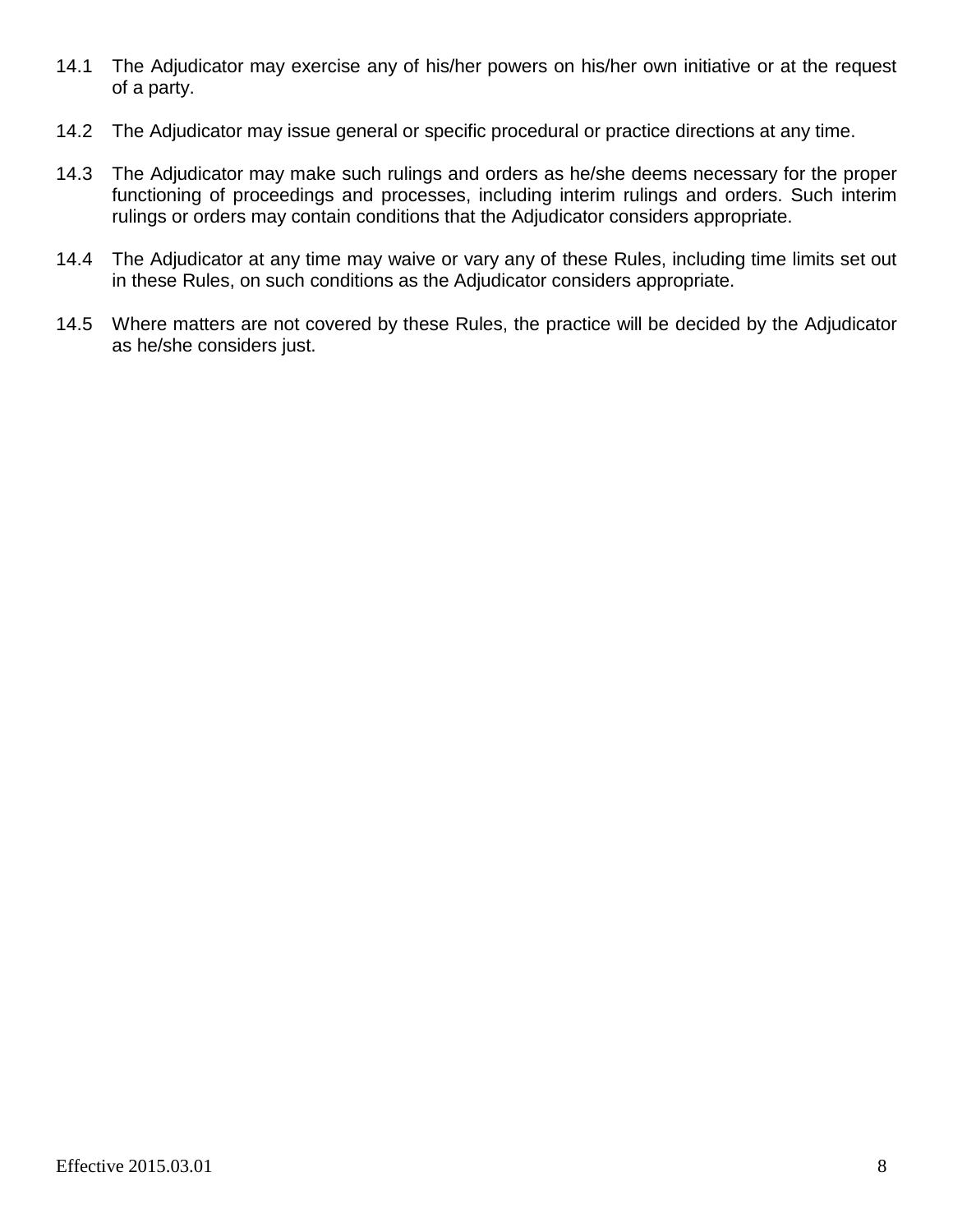#### **FORM 1 Hearing under Part V of the** *Police Services Ac* **SUMMONS TO A WITNESS BEFORE AN ADJUDICATOR**

In The Matter Of:

and

Police Service

To: *(full name and address)*

(For an oral hearing)

YOU ARE REQUIRED TO ATTEND TO GIVE EVIDENCE at the hearing of this proceeding on \_\_\_\_\_\_\_\_\_\_\_\_\_\_\_\_\_\_\_\_\_\_\_\_\_\_\_\_\_\_\_(day), \_\_\_\_\_\_\_\_\_\_\_\_\_\_\_\_\_\_\_(date) at \_\_\_\_\_\_\_\_\_\_\_\_(time) at (place), and to remain until your attendance is no longer required.

YOU ARE REQUIRED TO BRING WITH YOU and produce at the hearing the following documents and things: (Set out the nature and date of each document and give sufficient particulars to identify each document and thing.)

IF YOU FAIL TO ATTEND OR TO REMAIN IN ATTENDANCE AS THIS SUMMONS REQUIRES, THE ONTARIO SUPERIOR COURT (formerly the Ontario Court (General Division)) MAY ORDER THAT A WARRANT FOR YOUR ARREST BE ISSUED, OR THAT YOU BE PUNISHED IN THE SAME WAY AS FOR CONTEMPT OF THAT COURT.

(For electronic hearing) YOU ARE REQUIRED TO PARTICIPATE IN AN ELECTRONIC HEARING on (day), \_\_\_\_\_\_\_\_\_\_\_\_\_\_\_\_\_\_\_\_\_(date) at \_\_\_\_\_\_\_\_\_\_\_(time), in the following manner: (give sufficient particulars to enable witness to participate.)

IF YOU FAIL TO PARTICIPATE IN THE HEARING IN ACCORDANCE WITH THE SUMMONS, THE ONTARIO SUPERIOR COURT (formerly the Ontario Court (General Division)) MAY ORDER THAT A WARRANT FOR YOUR ARREST BE ISSUED, OR THAT YOU BE PUNISHED IN THE SAME WAY AS FOR CONTEMPT OF THAT COURT.

| DATED:                                                  |                   | <b>Adjudicator Member</b> |                                           | <b>Print Name:</b>                                                                                                                                                                                                                            |  |  |  |  |  |
|---------------------------------------------------------|-------------------|---------------------------|-------------------------------------------|-----------------------------------------------------------------------------------------------------------------------------------------------------------------------------------------------------------------------------------------------|--|--|--|--|--|
|                                                         |                   |                           |                                           | NOTE: You are entitled to be paid the same fees or allowances for attending at or otherwise participating in the hearing<br>as are paid to a person summoned to attend before the Ontario Superior Court (formerly the Ontario Court (General |  |  |  |  |  |
| Division)).                                             |                   |                           |                                           |                                                                                                                                                                                                                                               |  |  |  |  |  |
| $\sum$ $\sum$ $\sum$ $\sum$ $\sum$ $\sum$ $\sum$ $\sum$ | المصلح عرزيم عامر | .                         | $\sim$ $\sim$ $\sim$ $\sim$ $\sim$ $\sim$ |                                                                                                                                                                                                                                               |  |  |  |  |  |

| Summons | <i>requested</i>           | <b>DV</b> | mame | party): |               |  |
|---------|----------------------------|-----------|------|---------|---------------|--|
|         | Counsel/Representative (if |           |      | any)    | tor:          |  |
|         |                            |           |      |         | Phone number: |  |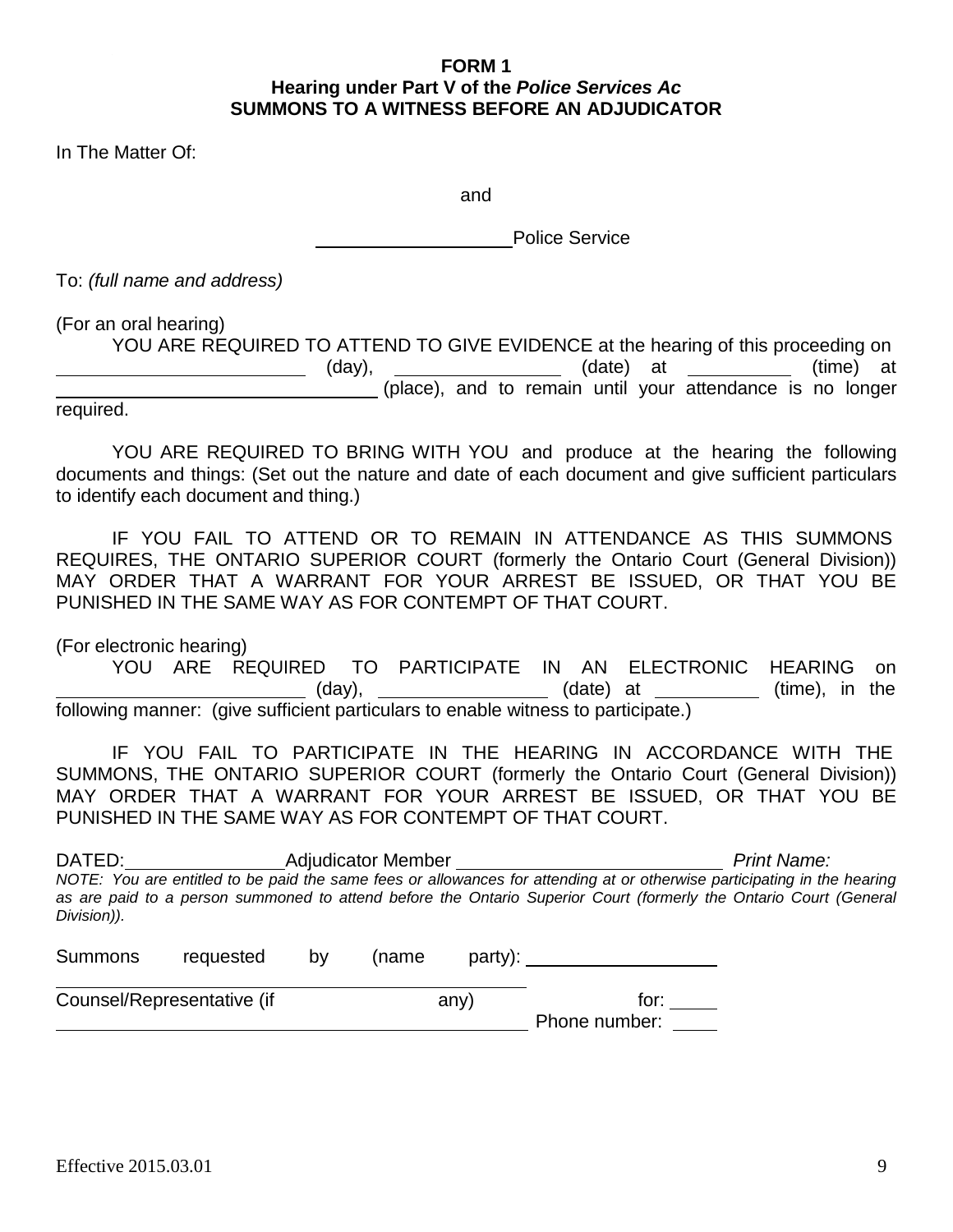#### **FORM 2 Hearing under Part V of the Police Services Act**

In The Matter Of:

#### **Notice of Motion**

| <b>THE</b>   |      |      |    |    |     |             | (the party making the motion) will make motion to the |     |  |                    |  |    |
|--------------|------|------|----|----|-----|-------------|-------------------------------------------------------|-----|--|--------------------|--|----|
| Adjudicator, |      |      |    | on |     |             |                                                       |     |  | (date and time, if |  |    |
| known)       | lor: | date | to | be | set |             | bv                                                    | the |  | Adjudicator]       |  | at |
|              |      |      |    |    |     | (location). |                                                       |     |  |                    |  |    |

THE MOTION IS FOR: *(state the relief or order which you are requesting)*

THE GROUNDS FOR THE MOTION ARE: *(state the reasons supporting your motion)*

THE FOLLOWING EVIDENCE WILL BE RELIED ON AT THE HEARING OF THIS MOTION: *(list the affidavits or other documentary evidence to be relied upon)*

Date:

[insert Moving Party or Representative Current Address and Contact Information]

TO:

*(names and addresses of other parties or representatives, who must be served this notice of motion and supporting materials; file copies with the Adjudicator in accordance with Rules.)*